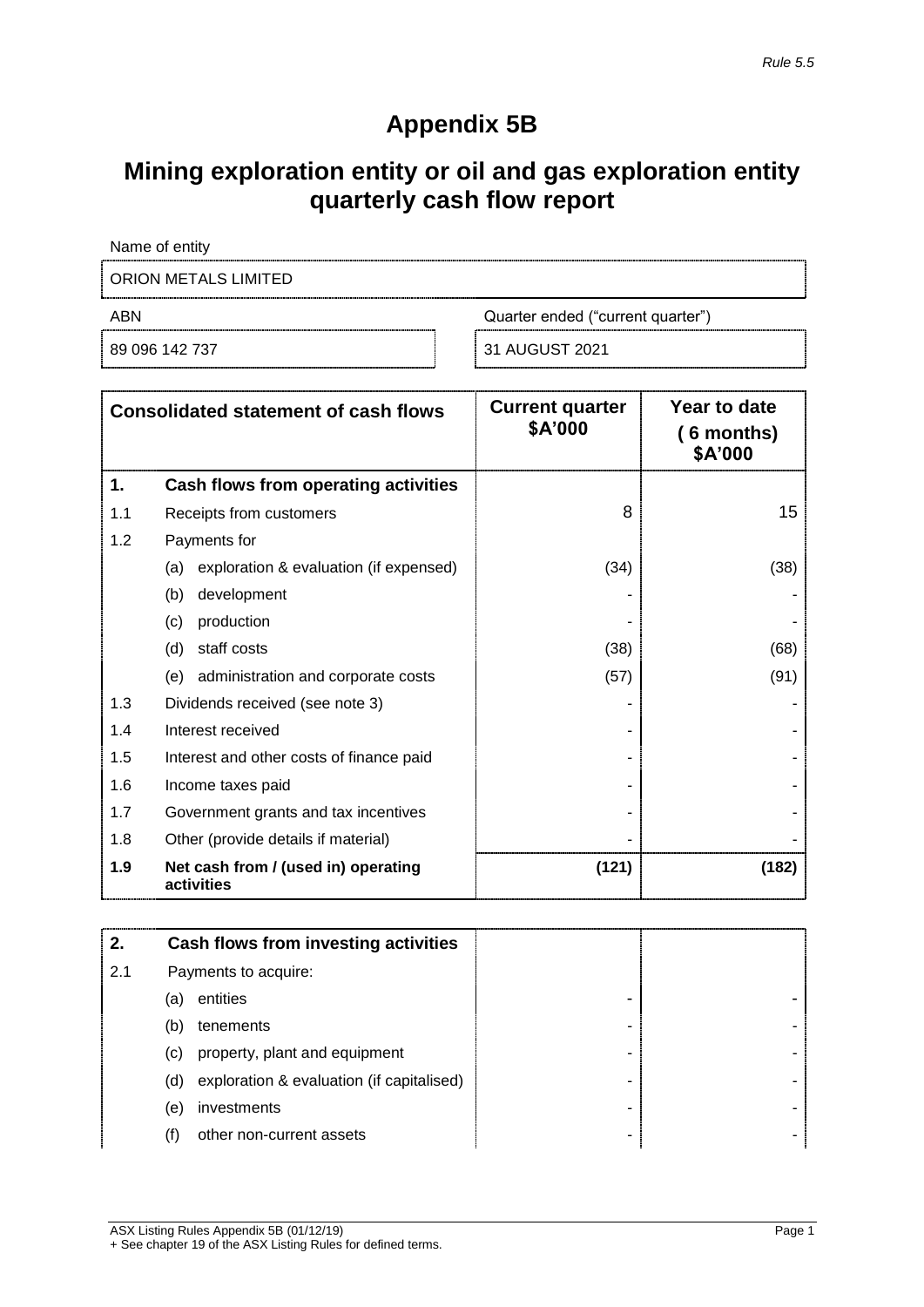|     | <b>Consolidated statement of cash flows</b>       | <b>Current quarter</b><br>\$A'000 | Year to date<br>$(6$ months)<br>\$A'000 |
|-----|---------------------------------------------------|-----------------------------------|-----------------------------------------|
| 2.2 | Proceeds from the disposal of:                    |                                   |                                         |
|     | entities<br>(a)                                   |                                   |                                         |
|     | (b)<br>tenements                                  |                                   |                                         |
|     | property, plant and equipment<br>(c)              |                                   |                                         |
|     | (d)<br>investments                                |                                   |                                         |
|     | other non-current assets<br>(e)                   |                                   |                                         |
| 2.3 | Cash flows from loans to other entities           |                                   |                                         |
| 2.4 | Dividends received (see note 3)                   |                                   |                                         |
| 2.5 | Other (provide details if material)               |                                   |                                         |
| 2.6 | Net cash from / (used in) investing<br>activities |                                   |                                         |

| 3.   | Cash flows from financing activities                                                       |     |     |
|------|--------------------------------------------------------------------------------------------|-----|-----|
| 3.1  | Proceeds from issues of equity securities<br>(excluding convertible debt securities)       |     |     |
| 3.2  | Proceeds from issue of convertible debt<br>securities                                      |     |     |
| 3.3  | Proceeds from exercise of options                                                          |     |     |
| 3.4  | Transaction costs related to issues of equity<br>securities or convertible debt securities |     |     |
| 3.5  | Proceeds from borrowings                                                                   |     |     |
| 3.6  | Repayment of borrowings                                                                    | 150 | 150 |
| 3.7  | Transaction costs related to loans and<br>borrowings                                       |     |     |
| 3.8  | Dividends paid                                                                             |     |     |
| 3.9  | Other (provide details if material)                                                        |     |     |
| 3.10 | Net cash from / (used in) financing<br>activities                                          | 150 | 150 |

|     | Net increase / (decrease) in cash and<br>cash equivalents for the period |       |      |
|-----|--------------------------------------------------------------------------|-------|------|
| 4.1 | Cash and cash equivalents at beginning of<br>period                      | 9     | 70   |
| 4.2 | Net cash from / (used in) operating<br>activities (item 1.9 above)       | (121) | ้182 |
| 4.3 | Net cash from / (used in) investing activities<br>(item 2.6 above)       |       |      |
| 4.4 | Net cash from / (used in) financing activities<br>(item 3.10 above)      | 150   | 150  |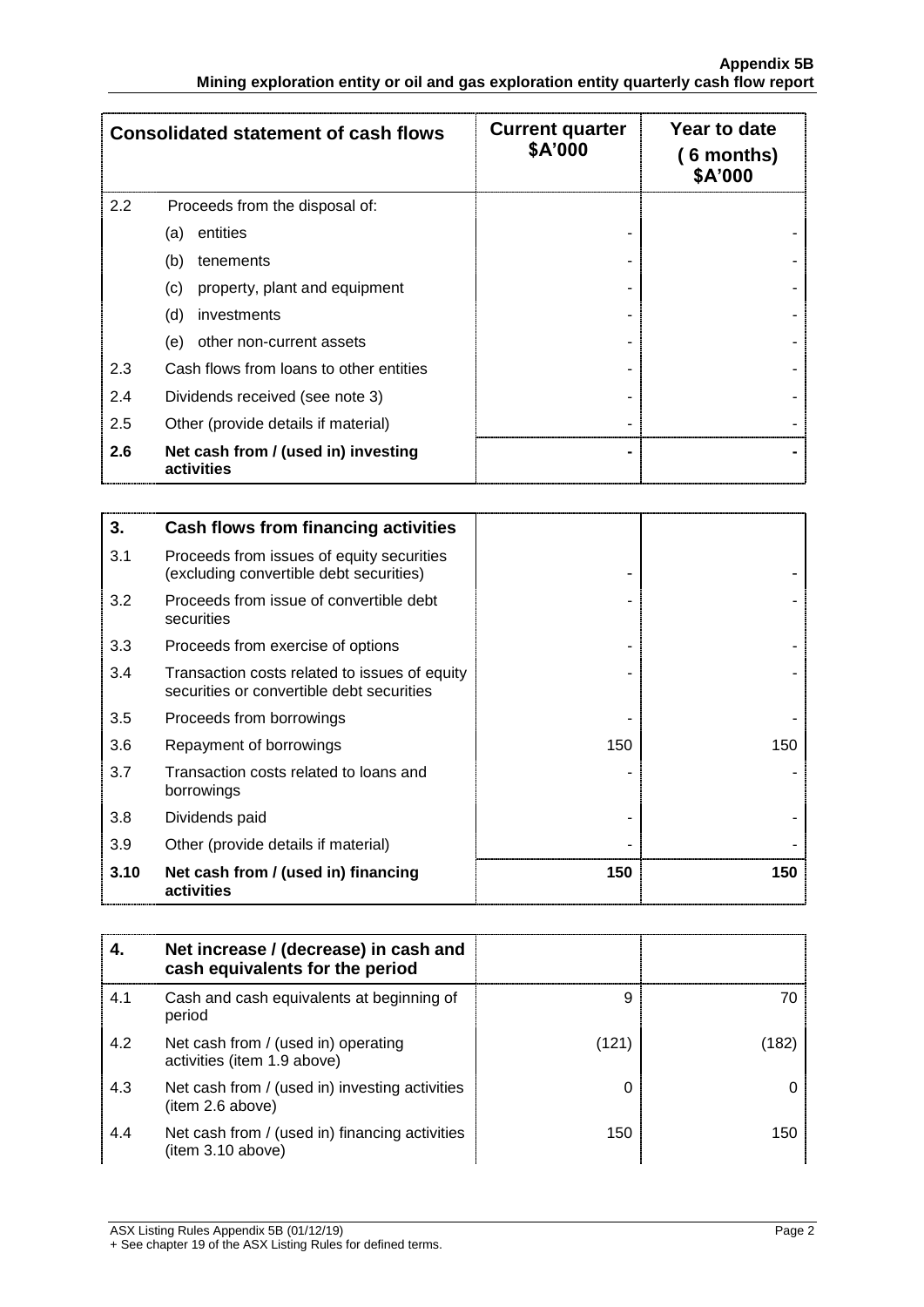|     | <b>Consolidated statement of cash flows</b>          | <b>Current quarter</b><br>\$A'000 | Year to date<br>(6 months)<br>\$A'000 |
|-----|------------------------------------------------------|-----------------------------------|---------------------------------------|
| 4.5 | Effect of movement in exchange rates on<br>cash held |                                   |                                       |
| 4.6 | Cash and cash equivalents at end of<br>period        | 38                                |                                       |

| 5.  | Reconciliation of cash and cash<br>equivalents<br>at the end of the quarter (as shown in the<br>consolidated statement of cash flows) to the<br>related items in the accounts | <b>Current quarter</b><br>\$A'000 | <b>Previous quarter</b><br>\$A'000 |
|-----|-------------------------------------------------------------------------------------------------------------------------------------------------------------------------------|-----------------------------------|------------------------------------|
| 5.1 | <b>Bank balances</b>                                                                                                                                                          | 38                                |                                    |
| 5.2 | Call deposits                                                                                                                                                                 |                                   |                                    |
| 5.3 | <b>Bank overdrafts</b>                                                                                                                                                        |                                   |                                    |
| 5.4 | Other (provide details)                                                                                                                                                       |                                   |                                    |
| 5.5 | Cash and cash equivalents at end of<br>quarter (should equal item 4.6 above)                                                                                                  | 38                                |                                    |

| 6.  | Payments to related parties of the entity and their<br>associates                          | <b>Current quarter</b><br><b>\$A'000</b> |
|-----|--------------------------------------------------------------------------------------------|------------------------------------------|
| 6.1 | Aggregate amount of payments to related parties and their<br>associates included in item 1 | 14                                       |
| 6.2 | Aggregate amount of payments to related parties and their<br>associates included in item 2 |                                          |

Note: if any amounts are shown in items 6.1 or 6.2, your quarterly activity report must include a description of, and an explanation for, such payments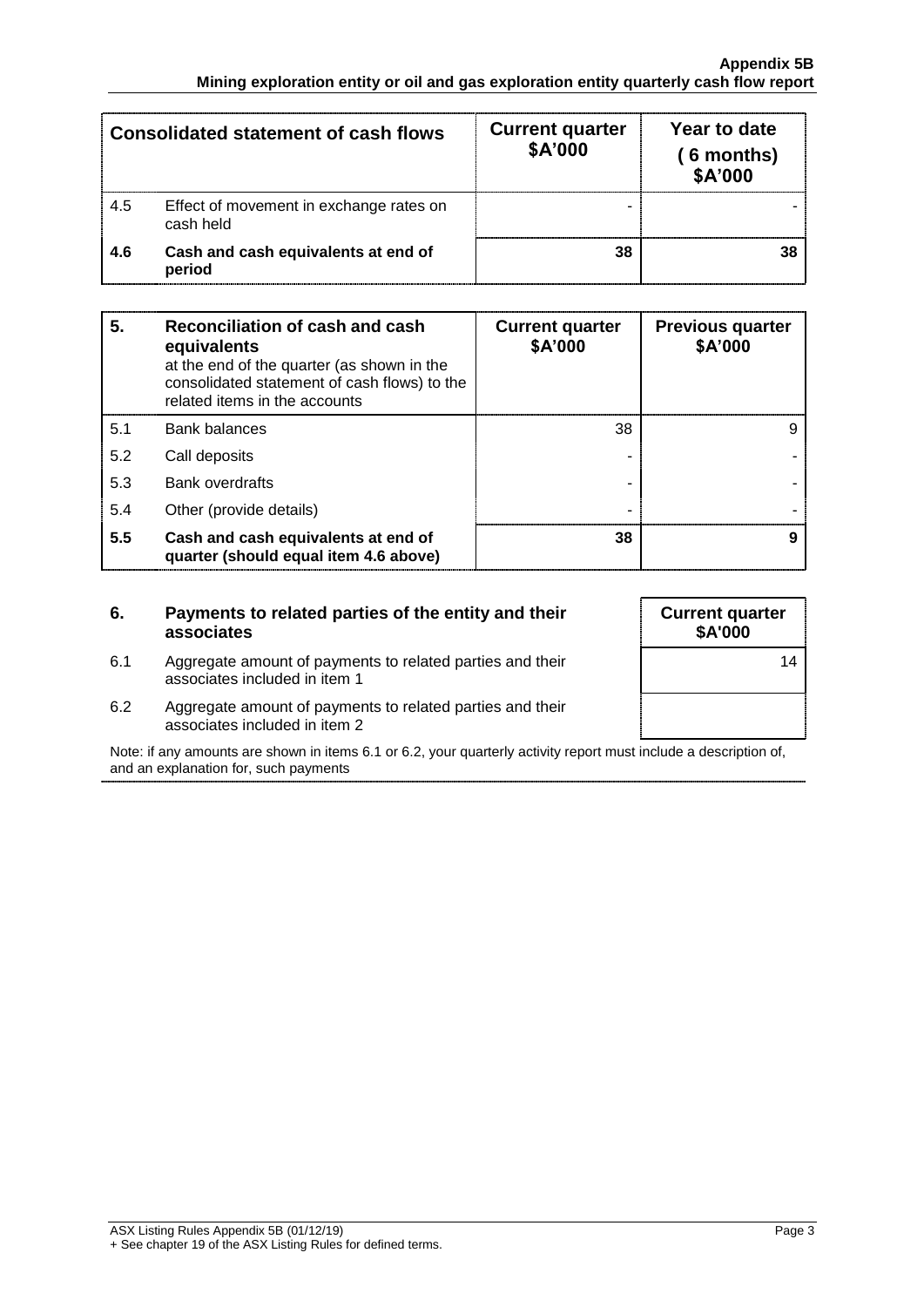| 7.  | <b>Financing facilities</b><br>Note: the term "facility' includes all forms of financing<br>arrangements available to the entity.<br>Add notes as necessary for an understanding of the<br>sources of finance available to the entity.                                                            | <b>Total facility</b><br>amount at quarter<br>end<br>\$A'000 | Amount drawn at<br>quarter end<br>\$A'000 |
|-----|---------------------------------------------------------------------------------------------------------------------------------------------------------------------------------------------------------------------------------------------------------------------------------------------------|--------------------------------------------------------------|-------------------------------------------|
| 7.1 | Loan facilities                                                                                                                                                                                                                                                                                   |                                                              |                                           |
| 7.2 | Credit standby arrangements                                                                                                                                                                                                                                                                       |                                                              |                                           |
| 7.3 | Other (please specify)                                                                                                                                                                                                                                                                            | 215                                                          | 215                                       |
| 7.4 | <b>Total financing facilities</b>                                                                                                                                                                                                                                                                 | 215                                                          | 215                                       |
|     |                                                                                                                                                                                                                                                                                                   |                                                              |                                           |
| 7.5 | Unused financing facilities available at quarter end                                                                                                                                                                                                                                              |                                                              |                                           |
| 7.6 | Include in the box below a description of each facility above, including the lender, interest<br>rate, maturity date and whether it is secured or unsecured. If any additional financing<br>fa allitha a bacca ba ann an taonad luta an ann nann an an dùta ba an tanad luta a ftan accantan an d |                                                              |                                           |

| <b>Total facility</b><br>amount at quarter<br>end<br>\$A'000 | Amount drawn at<br>quarter end<br>\$A'000 |
|--------------------------------------------------------------|-------------------------------------------|
|                                                              |                                           |
|                                                              |                                           |
| 215                                                          | 215                                       |
| 215                                                          | 215                                       |

ove, including the lender, interest ed. If any additional financing facilities have been entered into or are proposed to be entered into after quarter end, include a note providing details of those facilities as well.

Loans received from the following:

- Excellence Holdings HK Ltd \$65k
- Joanna Yan \$100k
- Australia Cayenne Holdings Pty Ltd \$50k

All loans are at zero interest rate, unsecured and of no fixed term.

| 8.  | Estimated cash available for future operating activities                     | \$A'000 |
|-----|------------------------------------------------------------------------------|---------|
| 8.1 | Net cash from / (used in) operating activities (Item 1.9)                    | (145)   |
| 8.2 | Capitalised exploration & evaluation (Item 2.1(d))                           |         |
| 8.3 | Total relevant outgoings (Item $8.1 +$ Item $8.2$ )                          | (145)   |
| 8.4 | Cash and cash equivalents at quarter end (Item 4.6)                          | 38      |
| 8.5 | Unused finance facilities available at quarter end (Item 7.5)                |         |
| 8.6 | Total available funding (Item $8.4$ + Item $8.5$ )                           |         |
| 8.7 | Estimated quarters of funding available (Item 8.6 divided by<br>Item $8.3$ ) | 0.26    |

8.8 If Item 8.7 is less than 2 quarters, please provide answers to the following questions:

1. Does the entity expect that it will continue to have the current level of net operating cash flows for the time being and, if not, why not?

Answer:

Yes.

2. Has the entity taken any steps, or does it propose to take any steps, to raise further cash to fund its operations and, if so, what are those steps and how likely does it believe that they will be successful?

Answer:

Yes. Additional funding is being provided by a Director-related entity. Also, the Company has secured a share placement, details and terms of which are being negotiated.